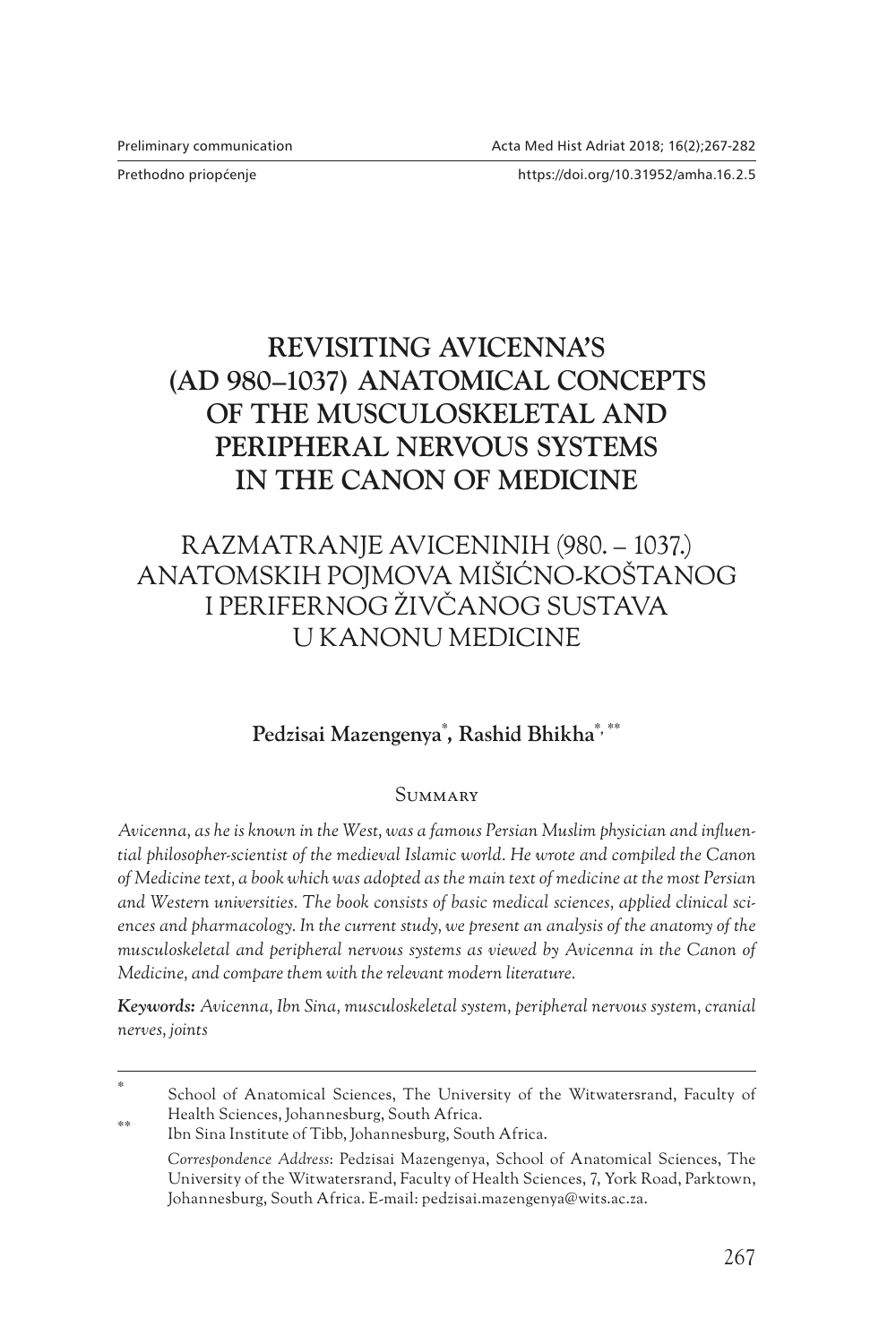## Introduction

The musculoskeletal and peripheral nervous systems occupy a crucial position in modern orthopedics, forensic anthropology and regenerative medicine. To reiterate their importance in medical history, numerous historical scientists including early Egyptians, Greeks, Romans and Persians described the anatomy and management of disease conditions associated with each re‑ gion of the body. It is prudent to say that modern scientific achievements are indebted to the past  $[t, 2]$ . The objective of the current research is to investigate the accuracy and relevance of Avicenna's (AD 980–1037) anatomy of the musculoskeletal and peripheral nervous system and compare it to modern anatomy discourse.

Analysis of Avicenna's anatomical concepts as presented in the Canon of Medicine has become increasingly popular and several researches have been published to date [2‑14]. Common findings from these researches point out to the relevance of Avicenna's anatomy and its place in revolutionizing modern medicine. Avicenna adopted the practical approach towards the de‑ scriptions of the human body and the associated diseases  $[x, 2, 15, 16]$ , which is the main scientific approach in modern medicine. In his treatise, Avicenna emphasized the importance of anatomy of the human body and encouraged physicians to consider the normal anatomy of organs in their diagnosis  $[t, z]$ , 9, 16, 17]. The current review was therefore intended to analyse and compare Avicenna's treatise on the anatomy of musculoskeletal and peripheral ner‑ vous systems presented in volume one and three of the Canon of Medicine [18] (and translated versions into English) [19, 20] with modern descriptions in extant medical anatomy literature. In addition Avicenna's description of anatomy within the context of temperament, structure and function are highlighted.

## Avicenna and the Canon of Medicine

Avicenna (*Ibn Sina*) was born in AD 980, near Bukhara, Iran (now in Uzbekistan) and died in 1037 in Hamadan, Iran. He was a famous Persian Muslim physician and influential philosopher-scientist of the medieval Islamic world [21]. Avicenna was a gifted child who educated himself in var‑ ious fields including medicine and philosophy. By the age of 10, Ibn Sina had become an expert in the study of the Quran and different earth sciences. He studied philosophy by reading various Greek, Muslim, and other texts and learned metaphysics and logic under teachers which he later surpassed [21].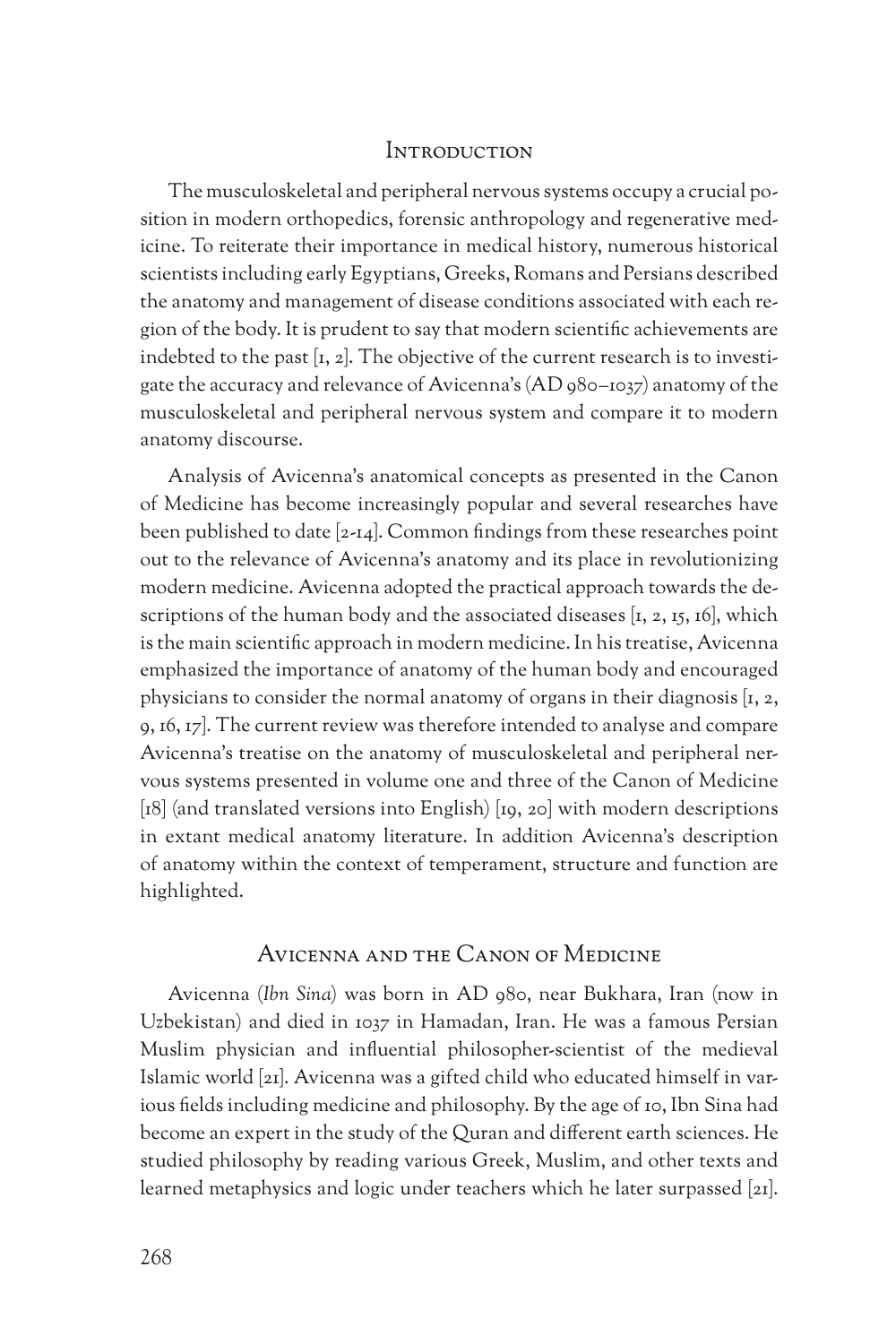

Figure 1. Portraits of Galen (left), Avicenna (middle) and Hippocrates (right). The image was obtained on internet, an open source courtesy of the Wellcome Library.

He continued self-education and by the age of 17 he had mastered Islamic law, medicine, and metaphysics  $[x, 2x]$ . At the same age of  $x, x$  he was able to treat and cure the king of Bukhhara, Nuh Ibn Mansur (Noor Ibn Mansoor) of an unspecified illness considered incurable by all well-known physicians of the time [21]. In return, the king offered to reward Ibn Sina for his mighty work but he refused the prize and only asked to use the King's well stocked library. He contributed immensely to the fields of Aristotelian philosophy and medicine during his time [13, 21, 22]. Avicenna compiled his most influential book of medicine, the *Al-Qānūn fī al-ṭibb* (*The Canon of Medicine*) which is ranked amongst the most famous books in the history of medicine [11].

The book is divided into five books which are categorized into separate disciplines of medicine and pharmacy. The anatomical concepts are distributed throughout the book, particularly in the first volume where most of the general anatomy is presented and the rest is presented together with sections describing signs and symptoms of diseases on various organs. The Canon of Medicine was translated into Latin by Gerard of Cremona in the 12<sup>th</sup> century and into Hebrew in 1279 [3, 11, 17]. The book was adopted and became the main textbook of medicine in Western medical schools until late 1650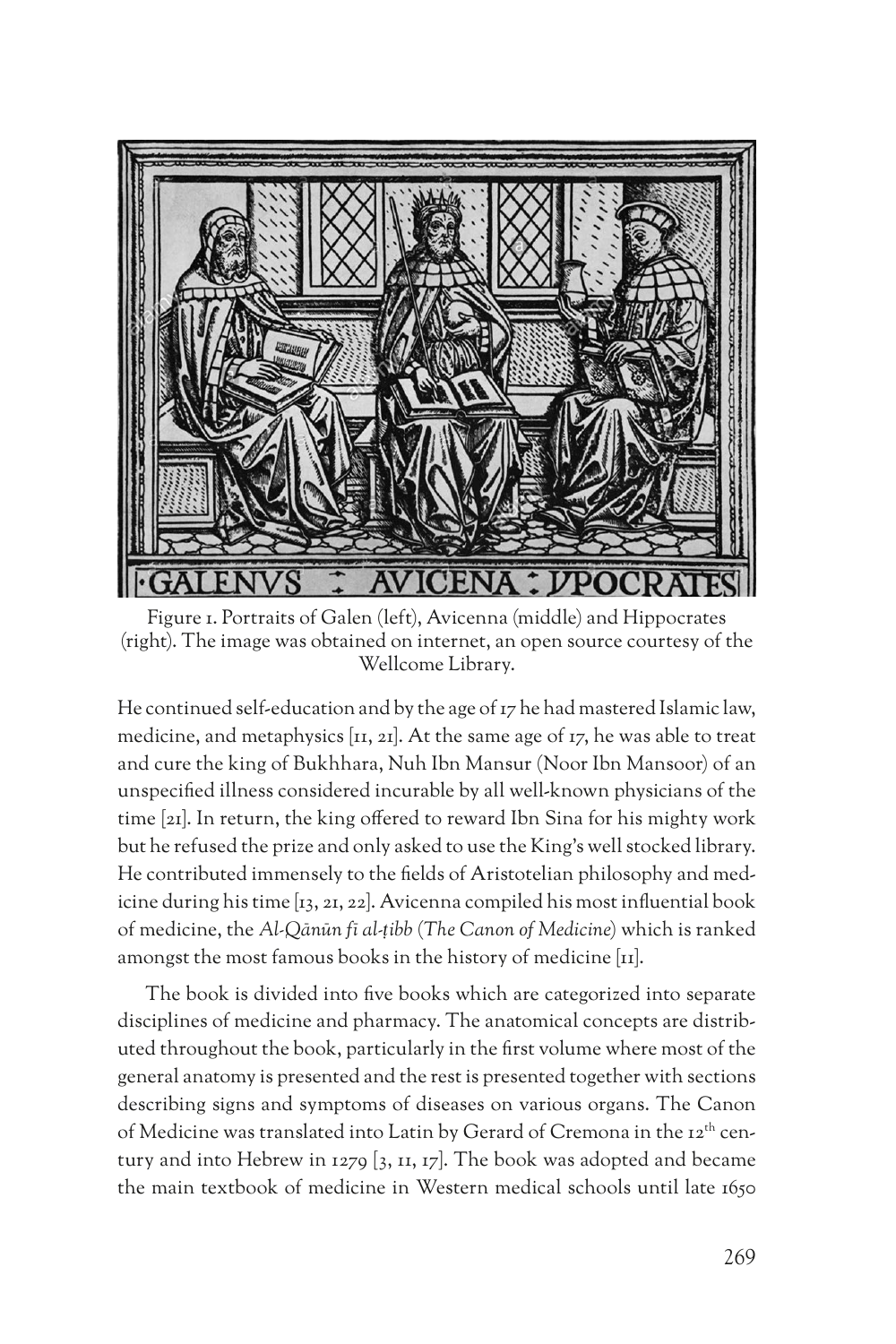[17]. Avicenna compiled all the medical information available to him from his predecessors including Aristotle, Hippocrates and Galen, and added his own information gained from surgical practice and observations  $[rz]$ . There is no consensus as to whether Avicenna performed human cadaver dissec‑ tions or undertook it in secret considering that during his time human dis‑ sections were prohibited in the Muslim religion [17]. However, his findings about the human body were novel for his time. Avicenna recommended that physicians and surgeons base their knowledge on the anatomy of the human body. Avicenna stated, *"I believe that at the beginning, pupils should learn the general principles of medicine, both in theory and in practice. Analysis of diseases which affect different organs will precede the methods of keeping these organs in sound health. To satisfy this, we must first study the anatomy of these organs"* [18, 19].

## Skeletal system

#### General description on bones and joints

Avicenna affirmed that bones and cartilages offer support and protection to body structures, vital organs and also facilitate movement. He distinguished compact bones from cancellous bones. Avicenna classified joints into four types, which include joints with a large and small joint space, embedded joints and sutural joints [19, 20]. This classification concurs with modern descriptions of synovial joints, gomphosis on alveolar surfaces and sutural joints respectively as shown in extant anatomical textbooks [23, 24].

#### The cranium

Avicenna indicated that the cranium was made up of several bones that varied in density. He noticed that skull bones were light in weight [19, 25]. The lightness of the skull bones was associated with reduced pressure on the brain. He stated that *"The skull bones have been made spongy for the passage of vapours and so as not to be too heavy for the brain"* [18‑20]. He also noticed that skull bones have foramina for the passage of nerves and vessels to and from the skull. In addition, he described accurately the topography of the various bones of the skull vault including their articulations. He mentioned that:

*"The frontal bone is located anteriorly; behind it are two parietal bones*  which are above the temporal bones and the occipital bone which is more *compact and protects the back of the brain posteriorly" [18-20].*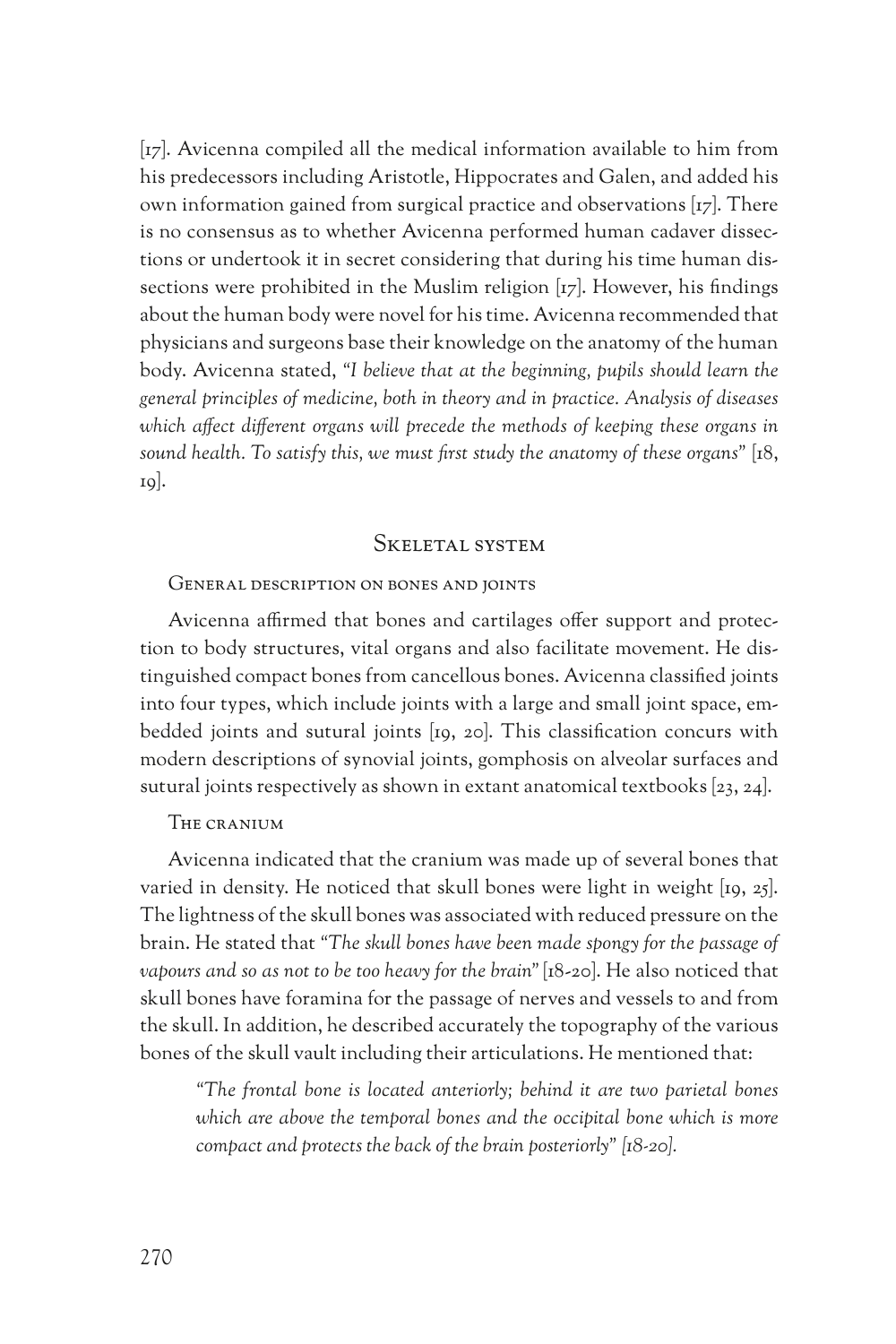In the Canon of Medicine, the individual sutures of the cranium were named and de‑ scribed accurately. The squamosal suture was regarded as a false suture that lacks serra‑ tion but made up of overlapping temporal and parietal bones [19, 20].

## The spine

Avicenna described the bones of the vertebra includ‑ ing their functional and biomechanical properties [3, 11, 14, 19]. He classified the spine into the cervical, thoracic, lumbar, sacral and coccygeal regions [19, 20], based on the individual size and shape variation of each vertebra [3, 11]. This classification is widely accepted in modern anatomy literature. Avicenna critically examined the bio‑ mechanics and movements



Figure 2. Avicenna's drawing of the skeletal system in the Canon of Medicine. The image was obtained on internet, an open source courtesy of the Wellcome Library.

of the spine and also disorders associated with it such as kyphosis [3, 11]. He described the 10<sup>th</sup> thoracic vertebra as the center of rotation of the vertebral spine  $\left[\text{II}\right]$ .

#### The rib cage and sternum

Avicenna mentioned that the skeletal components of the rib cage protect the respiratory organs, heart, upper part of the stomach, and the intestines [18‑20]. He further specified that the rib cage was expandable, thereby increasing the diameter of the thorax during inspiration and stomach dis‑ tension. He noticed that the upper seven ribs were attached to the sternum anteriorly and suggested that the arrangement is crucial for the support of the vital thoracic organs [19, 20]. Avicenna described the ribs attached to sternum (true ribs) separately from those that are not associated with the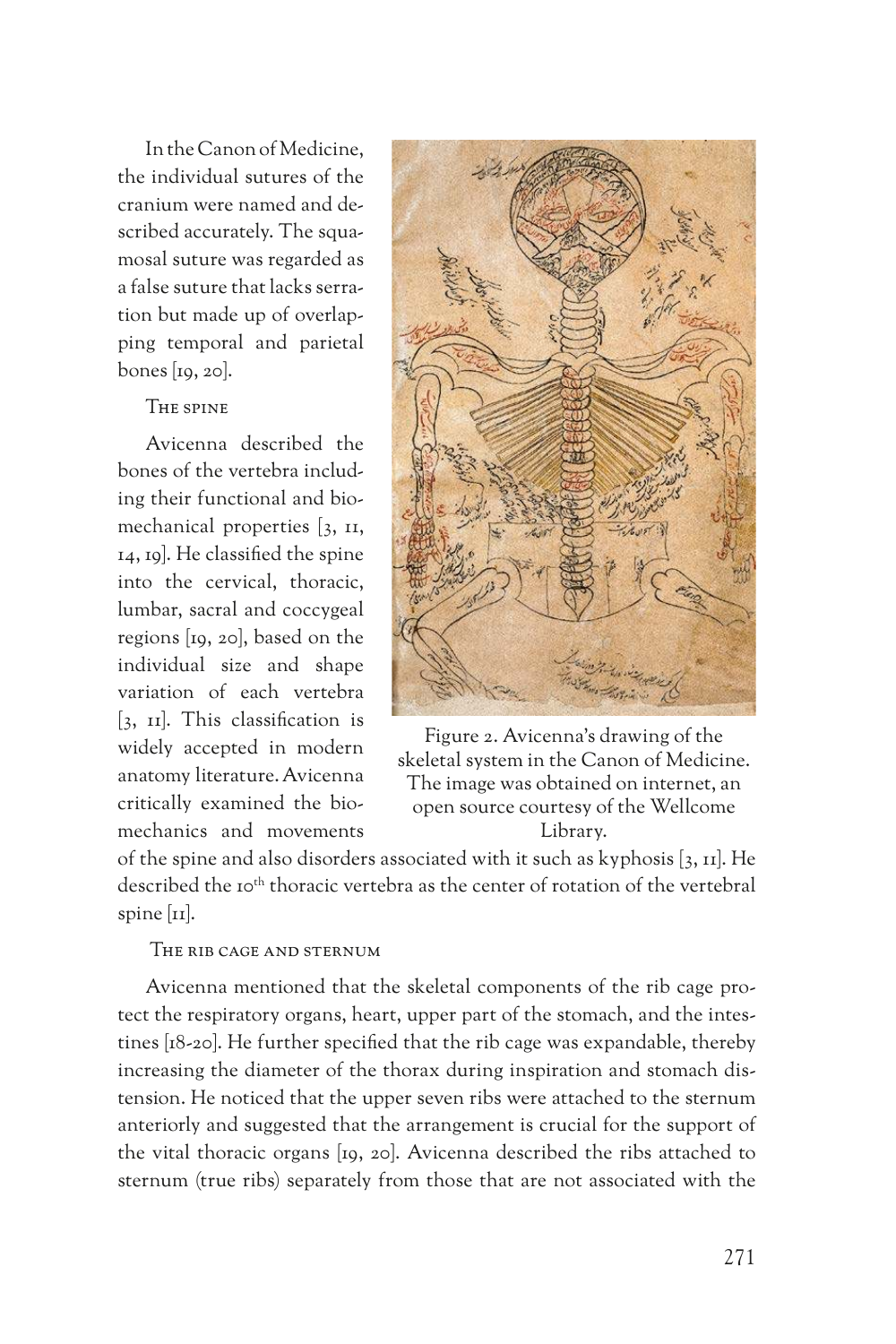bone (false ribs) [18‑20]. His classification of ribs complemented the modern classification into true ribs (from ribs number 1 to 7) and false ribs (from rib number 8 to12). In addition, Avicenna described accurately the location of the articular tubercle of the rib on the angle of each rib.

In the Canon of Medicine the sternum was described as a flat bone with an outer layer of cortical bone and a core made of cancellous bone [18‑20]. Avicenna acknowledged that the cartilaginous joints between various parts of the sternum facilitate thoracic expansion during respiration [19, 20]. He also mentioned a cartilaginous process of the sternum (xiphoid process) and its functions in protecting the epigastrium. In modern anatomy the complete ossification of joints between various sternebrae is attained at the age of 25 years [23, 24, 26] and hence before then the sternum consists of separate bones.

## The clavicle and scapula

Avicenna described the clavicle as having both convex and concave parts at its medial and lateral ends respectively. He stated that the hollow space behind the convex inner part of the medial aspect of the clavicle acts as a passage‑way for neurovascular structures extending and from the head [18‑ 20]. In modern anatomy, the medial convex inner space of the clavicle protects the contents of the carotid sheath [23]. Avicenna described the scapula as thin and flat bone medially and thick on the lateral edge where the bone articulates with the rounded head of the humerus [19, 20]. He described the acromion and the coracoid processes of the scapula and suggested that their functions were to prevent dislocation of the shoulder joint [20]. According to Avicenna, the scapula serves two functions related to the protection of the chest wall posteriorly and facilitation of movement of the arm [18‑20]. These descriptions of the scapula are congruent with the modern anatomy literature and additionally the scapula offers attachments to muscles related to the arm and the trunk.

#### The humerus and the shoulder joint

Avicenna described the humerus in agreement with modern anatomy whereby the humerus forms the arm bone with a convex head, a shaft and a distal part with prominences. He described the shoulder joint as a loose movable joint which is often dislocated [19, 20]. He also described four ligaments contributing to the strength and stability of the shoulder joint in‑ cluding the joint capsule. On the distal portion of the humerus, Avicenna noted that the medial prominence was not involved in the joint formation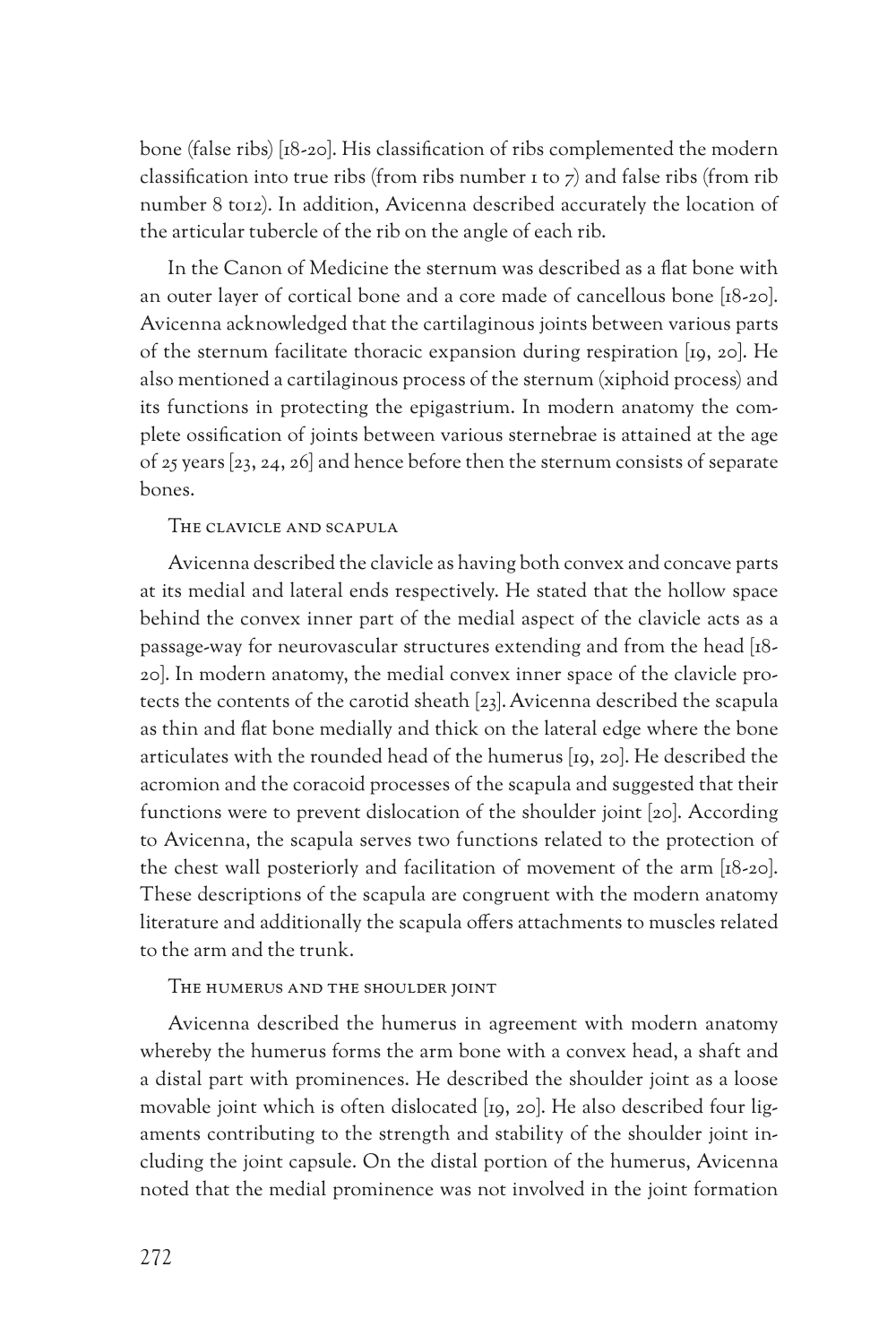of the elbow but was rather responsible for protecting nerves and vessels [18‑ 20]. The most important structure at this level is the ulna nerve which passes posterior to the medial epicondyle of the humerus to enter the forearm [23]. Avicenna described the lateral prominence, the anterior and posterior depressions (which can be inferred to the olecranon and coronoid fossae in modern anatomy) and their involvement in the formation of the elbow joint. He classified the elbow joint as hinge joint, a classification which still holds in modern anatomy literature.

## The radius and ulna

Avicenna indicated that the forearm consists of two bones joined together along their length by a membrane. He noted that the radius allows supination and pronation rotation of the forearm, whereas the ulna participates in flexion and extension of the elbow joint [9, 18, 19].In addition, he mentioned the head of the radius contains a depression that articulates with the lateral prominences (capitulum) of the distal humerus and is held in place by a ligament [19, 20]. He described the proximal portion of the ulna bone and its capacity in limiting hyperextension of the elbow. Distally, the styloid processes of the both the ulna and radius were described and their contribution to the attachment of ligaments that support the wrist joint was specified.

#### The wrist and hand

Avicenna mentioned that there are seven carpal bones arranged in two adjoining rows in the wrist with the proximal row containing three bones, while the distal row consists of four bones. He noted that bones in the proximal row articulate with the distal ends of both the radius and ulna; participate in flexion and extension of the wrist joint [18‑20]. He further described the eighth bone of the wrist, the pisiform, as a bone located out of the general alignment of the wrist bones and only offers protection to the ulna nerve [18-20]. Avicenna's description of the articulation at the wrist joint was not entirely accurate. The ulna bone does not participate in the wrist joint but rather articulate with the distal portion of the radius proximal to the wrist joint  $[23]$ .

Avicenna mentioned the correct number of metacarpals and phalanges of the hand and provided insights into their structure and function [9]. He stated that "*Metacarpals provide a concave surface for the hand that enables the hand to retain liquids and firmly surround objects"* [18‑20]. In addition, Avicenna provided reasons as to why there should be only three phalanges in each finger except the thumb. He argued that: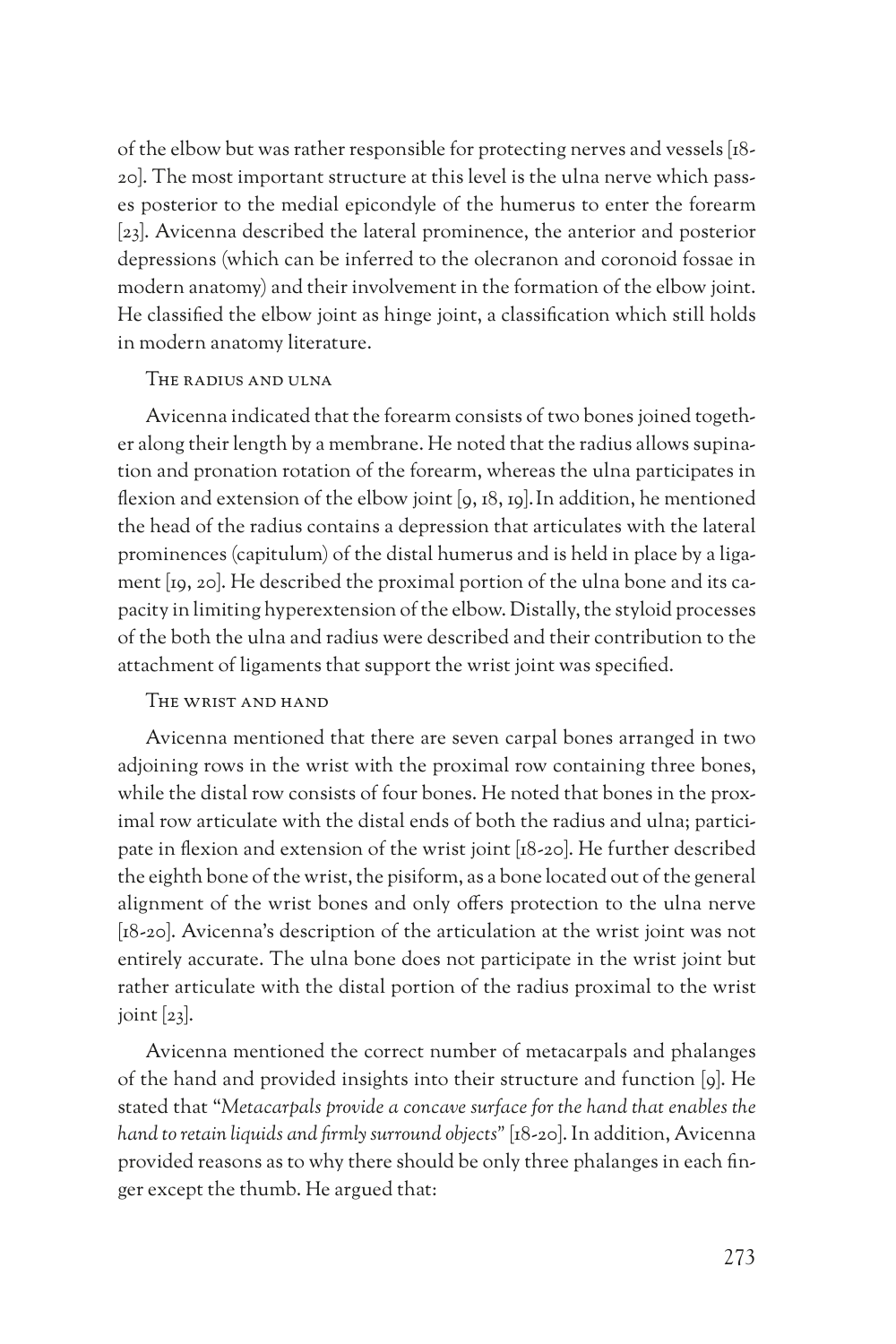*"If there had been more than three phalanges, the fingers would have obtained a greater range of movement but they would be weakened in strength. If the phalanges had been two, the fingers would have become stronger but the range of movement would have been restricted; while the fingers need greater movement and nominal strength" [18-20].* 

Avicenna described the position of the thumb as being appropriate for apposition with other fingers; aiding in grasping objects [18‑20].

The pelvic bones

 Avicenna described the pelvic bones as forming a bony ring; constituted posteriorly by the sacrum, laterally by the two hip bones and anteriorly by the fusion of the two pubic bones. In addition, he identified and described the three parts of the hip bone and their articulations as follows:

*"The iliac bone lies outwards and articulates posteriorly with the sacrum; the pubis lies anteriorly and articulates with the bone of the other side through a strong joint, and the ischium lies posteromedial to the ileum and contains the acetabulum, a depression which articulates with the convex head of the femur" [18-20].* 

Avicenna incorrectly described the acetabulum as a feature of the ischium bone alone; instead it is borne by all three parts of the hip bone.

The thigh and knee joint

Avicenna indicated that the femur is the largest bone of the body, which is in agreement with modern anatomy. He described the articulation of convex head of the femur with the acetabulum of the hip bone. He described the lateral convexity and medial concavity of the shaft of the femur of which he ascribed the medial concavity to the protection of nerves and vessels from direct impact [18‑20]. Distally he described the femoral condyles and their articulation with the tibia to form the knee joint. Avicenna mentioned that the knee joint was strengthened by an internal ligament and two external ligaments located medial and lateral to the joint. Modern anatomy describes two internal ligaments consisting of the anterior and posterior cruciate ligaments, while the external ligaments consist of medial and lateral collateral ligaments [23]. The patella was described as an oval bone that protects the knee joint anteriorly.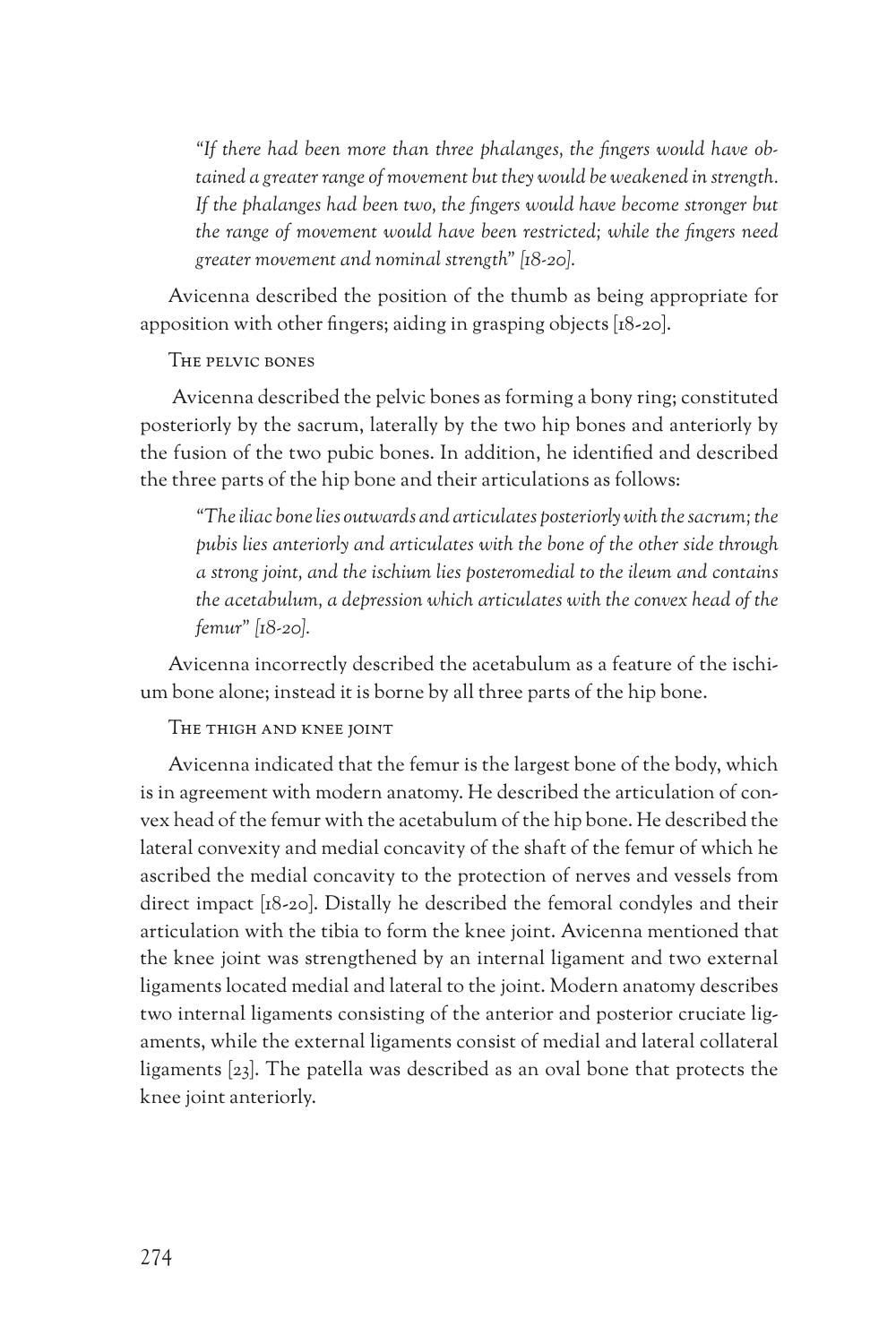#### The tibia, fibula and the foot

Avicenna indicated that the fibula is a small bone of the leg located lateral to the tibia and does not articulate with the femur at the knee joint but participates in the articulations at the ankle joint [18‑20]. He further described the skeleton of the foot and its adaptions to standing and grasping on uneven surfaces. He mentioned that the foot is made up of 26 bones consisting of 7 tarsals, 5 metatarsals and  $I_4$  phalanges [18-20]. He also noted the presence of a variable number of sesamoid bones in the foot. He described and named the talus, calcaneus and cuboid accurately including the joints they make.

# Muscular system

Avicenna described both the functions of the muscles in producing movement and the action of nerves on muscle contraction and relaxation. But he did not precisely describe the muscle attachments and/or their nomenclature. The most significant finding was the differentiation of nerves, tendons and ligaments  $[9, 12, 20, 27]$  contrary to Galen's earlier assumptions that nerves and tendons were of the same nature [28]. Avicenna stated that:

*"The nerves are derived from the brain or spinal cord. The brain receives sensation through nerves. The nerves provide power and voluntary movements to muscles. The tendons exit from muscles. When muscles are relaxed the tendons become loose and the limb extends. When muscles contract the tendons become tight and the limb flexes" [18-20].* 

The muscles of the head and neck region

Avicenna described the muscles that effect facial movement including dilators and constrictors of orifices such as the orbit, oral cavity and nostrils; and muscles that wrinkle the skin of the face. He noted that facial muscles do not have bony attachments but rather are inserted into the skin. Within the orbit, Avicenna described the six extraocular muscles including their functions which include elevation, depression, adduction, abduction, and rotation of the eyeball [17‑20]. He also mentioned the relationship between the common tendons of origin of some extraocular muscles with the optic nerve [18‑20].

Avicenna described the temporalis muscle and its function in elevating the lower jaw. In addition, he described the digastric muscle, its attachments and actions including in association with other infrahyoid muscles [18‑20]. Muscles associated with the larynx were also described in the Canon of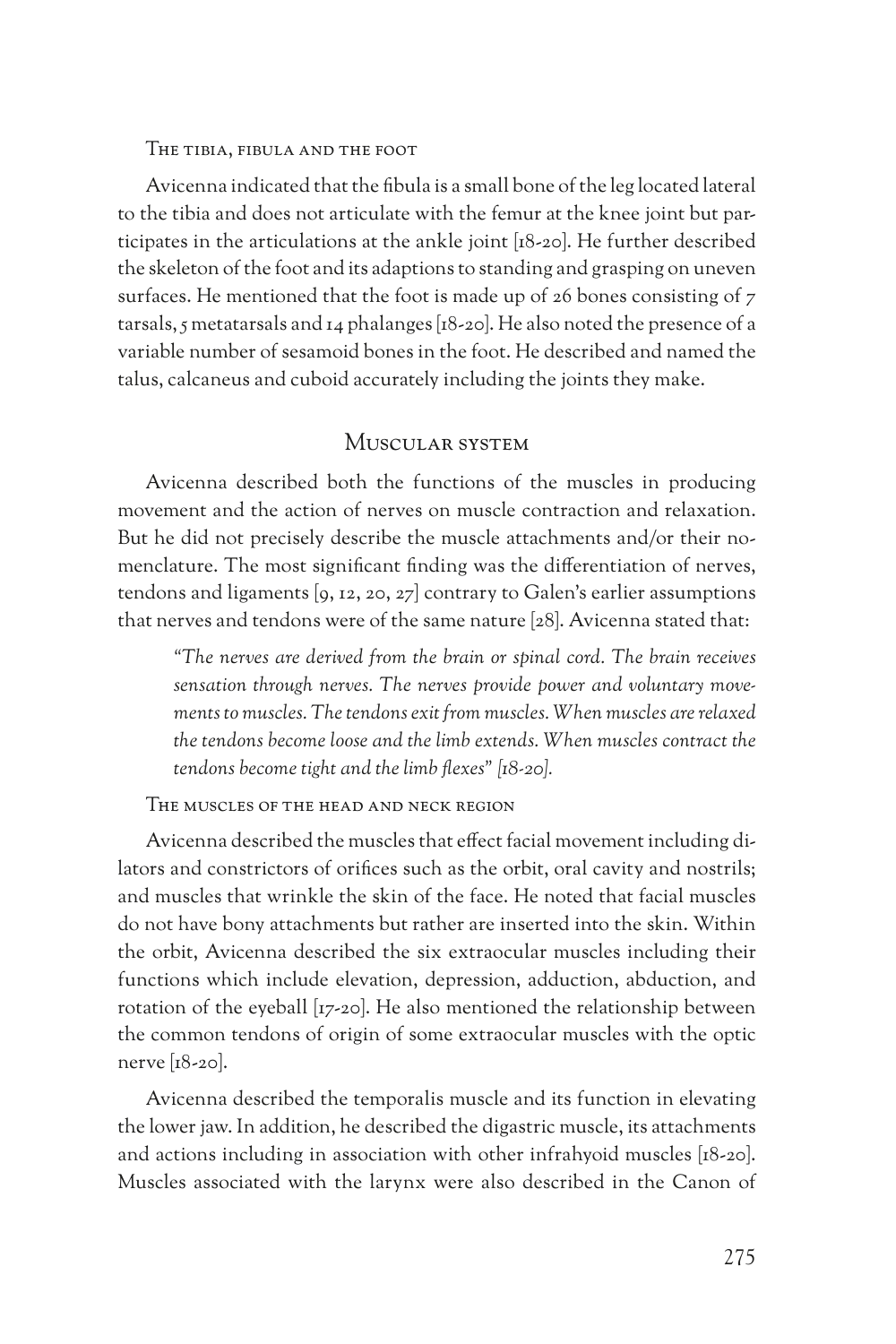Medicine, but their names were not provided [7, 10, 29]. Avicenna described the actions of the salpingopharyngeus and palatoglossus in elevating the larynx and pharynx during deglutition  $\left[18 - 20\right]$ .

## The thoracic muscles

Avicenna described pri‑ mary and secondary respi‑ ratory muscles, particularly those involved during forced respiration. He asserted that respiratory muscles act by expanding and contracting the thoracic wall [18‑20]. He described the intercostal muscles as primary muscles of respiration and further ex‑ panded on the obliqueness of the fibers of the inner thorac‑ ic muscles. He also described secondary respiratory muscles as those muscles attach‑ ing the scapula and the cervical vertebra to the thoracic wall.



Figure 3. Avicenna's drawing of the muscular system in the Canon of Medicine. The image was obtained on internet, an open source courtesy of the Wellcome Library.

#### The limb muscles

Avicenna described the muscles of the upper limbs according to the segment, muscle groups and the joints they act upon  $(q, 18, 20)$ . He described five adductors and five abductors of the arm region. The abductors of the arm were described as muscles originating from the scapula and inserting on the humerus. The forearm muscles were described and grouped as extensors, flexors, supinators and pronators. Avicenna distinguished the extrinsic and intrinsic muscles of the hand; extrinsic muscles have their origins in the forearm, whereas intrinsic muscles are integral to the hand. He noted that the18 intrinsic hand muscles and finger flexors were arranged in superficial and deep layers  $\lbrack 9, 18-20 \rbrack$ .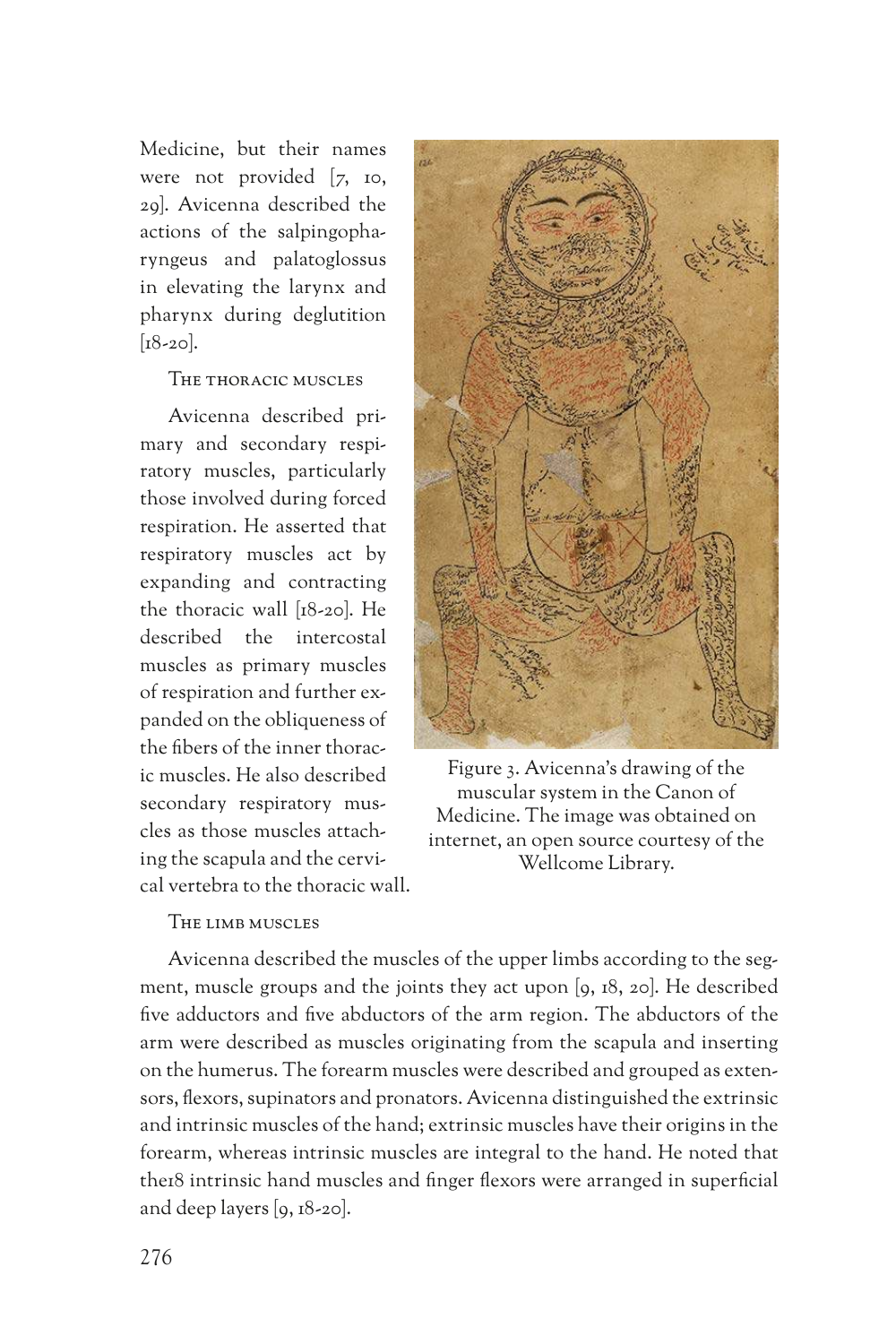In the lower limbs, Avicenna described the flexors and extensors of the thigh region [18‑20].He also mentioned knee flexors and extensors, and the insertion of knee joint extensors into the patella. The muscles of the foot were described as 'foot raisers', located anterior to the leg and 'foot depressors' located posterior to the leg; inserting through the achilles tendon [18-20]. His description of the movements of the foot corresponds with plantar and dorsiflexors respectively found in modern literature.

## NERVOUS SYSTEM

#### The cranial nerves

Most of Avicenna's descriptions on the structure and function of nerves was adopted from Galen (AD 130‑199). Hence, Avicenna considered nerves as hollow and distributing "*animal spirit*" to the various parts of the body [18, 19, 30]. He also considered nerves to be either hard (motor) or soft (sensory) in consistency, and regarded their functions as such. Based on the premise of hollow nerves, Avicenna erroneously considered the olfactory tracts as excretory channels to facilitate the removal of waste from the brain ventricles [18-20]. Avicenna proposed that cranial nerves consisted of seven pairs of nerves excluding the olfactory nerve [18‑20, 30, 31]. He identified, enumerated and characterized the cranial nerves based on the foramen through which they exited the skull [31]. Avicenna described the optic nerve as the first pair of cranial nerves; partially crossing at the optic chiasma and penetrating into each eyeball. The oculomotor nerve was described as the second pair of nerves and innervated the extra‑ocular muscles [18‑20]. The trigeminal nerve and its divisions were described as the third and fourth pairs of cranial nerves; representing the sensory and motor roots respectively. The facial and vestibulocochlear nerves were regarded as the fifth pair. The trochlear and the abducens nerves were not mentioned.

The sixth pair of cranial nerves consisted of three functionally distinct nerves; all traversing the skull though the jugular foramen [18‑20] and these correspond to the glossopharyngeal, vagus and spinal accessory nerves in modern terminology [32]. He described one component as supplying the root of tongue and the pharynx (glossopharyngeal nerve), the second component descending to the shoulder joint to supply the flat muscles of the scapula (the spinal accessory nerve) and the third component (vagus nerve) supplying the structures of the larynx. He also noted that the vagus nerve distributes to the viscera in the thorax and abdomen. Avicenna described the seventh pair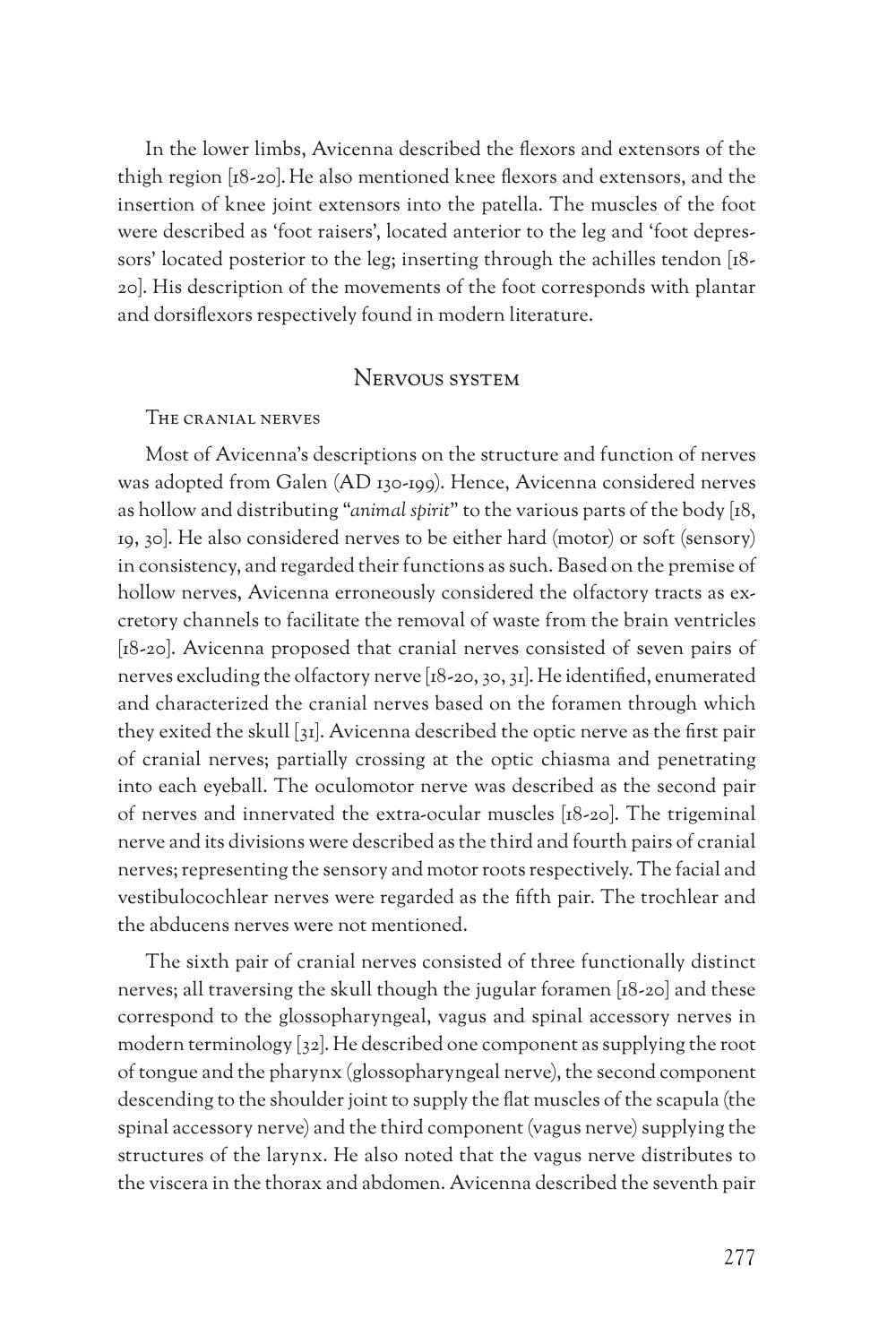of cranial nerves (hypoglossal nerve) distributing to the muscles moving the tongue.

#### The spinal nerves

Avicenna mentioned that spinal nerves originate from the spinal cord and convey motor and sensory components of the nervous system. He indicated that the motor and sensory roots of spinal nerves originated separately from the spinal cord and that the spinal cord consisted of two separate parts: the "*hard and soft*" (motor and sensory respectively) [18‑20]. The spinal nerves were grouped into cervical, thoracic, lumbar, sacral and coccygeal nerves; a grouping based on vertebral regions. Avicenna described the innervation of the thoracic intercostal muscles and abdominal muscles. He also described the lumbar sacral plexus and its distribution to the muscles of the lower limbs.

## **Discussion**

Medieval scholars immensely contributed to the growth of existing medical knowledge by modifying and enriching with continuous addition of their research findings [15]. Anatomy knowledge in particular was regarded as the license towards surgical practice and the learning of practical anatomy was emphasized [17]. However, there is no known evidence pointing to Avicenna having performed human cadaver dissections. His anatomy concepts are significantly compared with modern anatomy, although with minor differences which can be attributed to the lack of sophisticated equipment to clearly delineate the intricate structures of the human body. In the current review it can be deduced that Avicenna gathered his information on the human through the examination of human skeletons and/or performing animal dissections. In the skeletal systems, Avicenna accurately described the number of bones in each region, the articulations they make, the type of articulations and bone prominences. In modern anatomy the classification of bones, characterization of their projections and muscle insertion points, and joint classification are paramount for understanding body movements and functional biomechanics [23, 26]. Avicenna also highlighted the importance of bone curvatures in protecting vital neurovascular structures, particularly the clavicle and femoral bones. The functional arrangement of bones in the wrist and the hand in facilitating flexion and grasping movements is also emphasized in both the Canon of Medicine and the modern literature.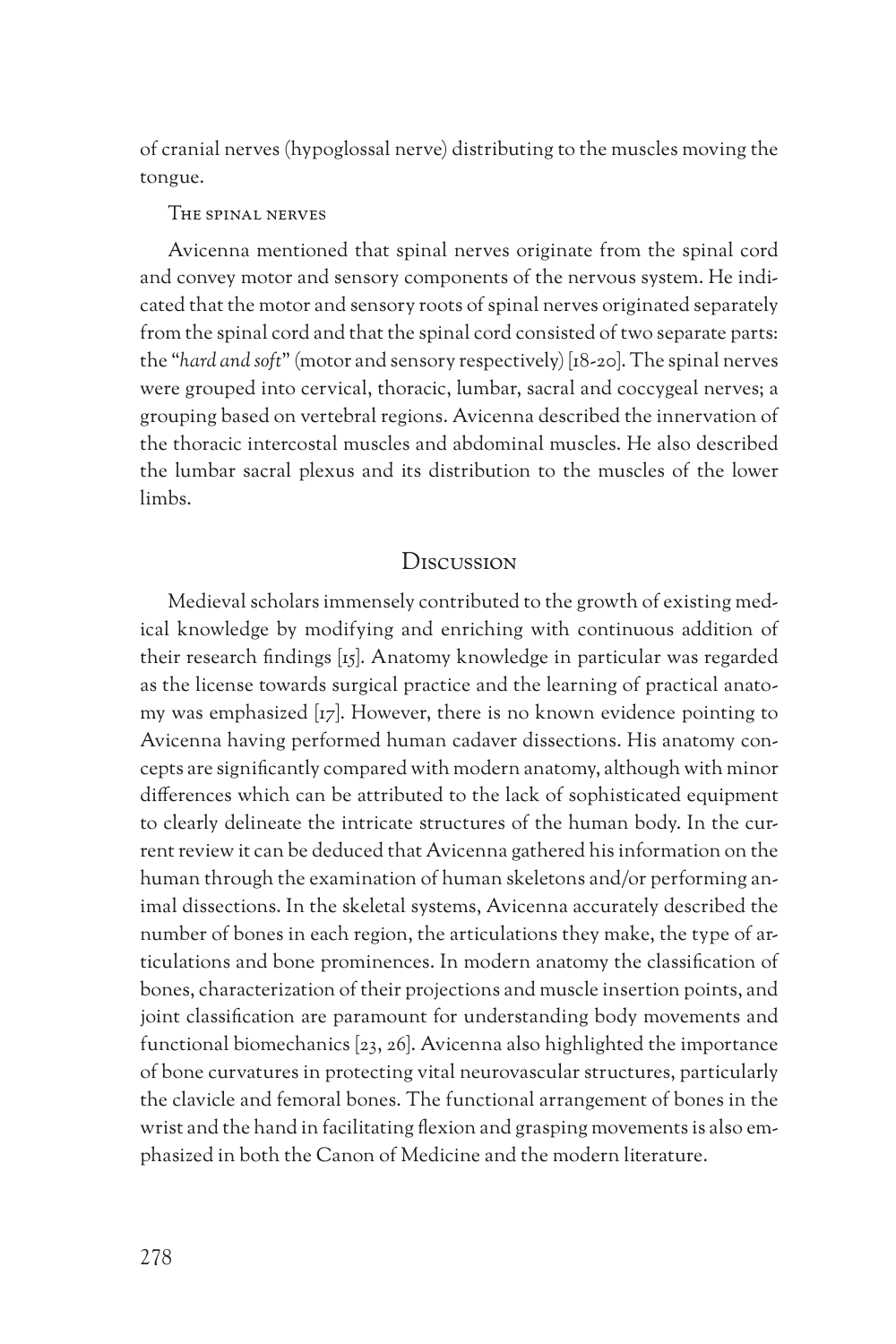In the Canon of Medicine, the muscles of the human body were grouped according to their functions, i.e. the extensors versus the flexors, muscles of facial expression, muscles of respiration and muscles moving the eyeball [18]. This classification is still in use today and is important in the diagnosis of injuries to certain groups of muscles. Most importantly Avicenna distinguished nerves, tendons and ligaments. This also helps in the surgical management of disorders associated with structures, such as nerve suturing and tendon and ligament repair; both surgical techniques are reported in the Canon of Medicine [9, 18]. Regenerative medicine is one of the fast growing disciplines of medicine and injured peripheral nerves are sutured and repaired, although the success of re‑innervating the target structures is low [33]. Lastly, Avicenna delineated motor fibers from sensory fibers in mixed nerves; an arrangement he observed in both cranial and peripheral nerves. He also enumerated cranial nerves and tracked most part of their courses and target organs. Innervation of body structures is important towards understanding their functions and also in pain management.

In conclusion, although the information was written approximately 1000 years ago in the 11<sup>th</sup> century, Avicenna's anatomy information is still valid in the modern day and has revolutionized numerus applied subjects on the musculoskeletal system.

#### **Acknowledgements**

The authors are grateful to the anonymous reviewers who have offered constructive ideas for improving the manuscript. We also extend our gratitude to the staff at Ibn Institute of Tibb for the assistance with literature material.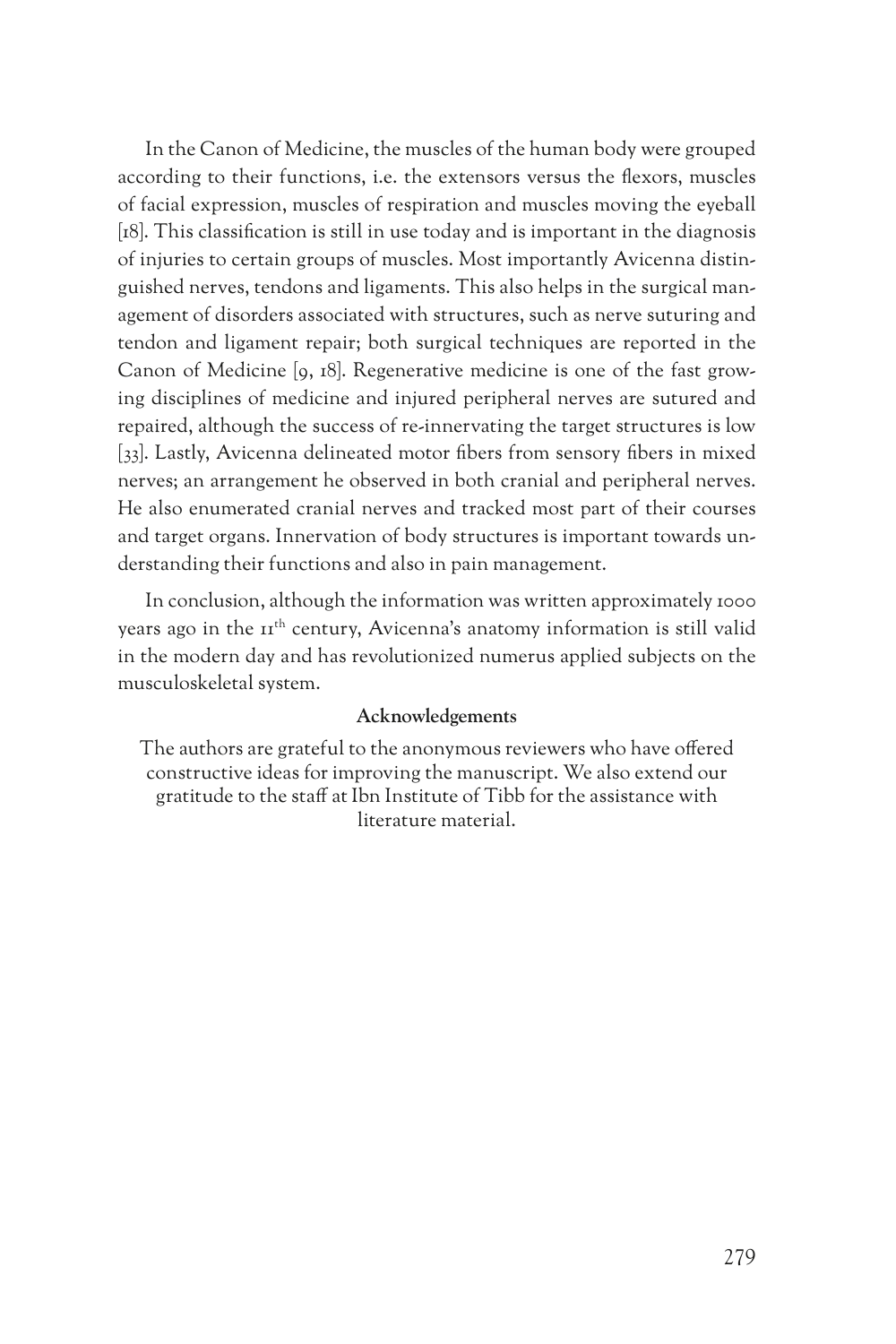## **REFERENCES**

- [1] G.S.M. Nezhad, B. Dalfardi, A. Ghanizadeh, S.E. Golzari, Insights into avicenna's knowledge of gastrointestinal medicine and his account of an enema device, Acta medico‑historica Adriatica 13(Supplement 2) (2015) 29‑40.
- [2] P. Mazengenya, R. Bhikha, A critical appraisal of 11th century treatise by Ibn Sina (Avicenna) on the anatomy of the vascular system: Comparison with modern anatomic descriptions, Morphologie 102(337) (2018) 61-68.
- [3] P. Mazengenya, R. Bhikha, An Analysis of the Structural and Functional Anatomy of the Spine as Viewed by Avicenna (AD 980–1037), Research Journal of Medical Sciences 1(6) (2016) 676‑682.
- [4] M. Nejabat, B. Maleki, M. Nimrouzi, A. Mahbodi, A. Salehi, Avicenna and cataracts: a new analysis of contributions to diagnosis and treatment from the ca‑ non, Iranian Red Crescent Medical Journal 14(5) (2012) 265.
- [5] Z. Moradi, M. Besharat, B. Minaiee, J. Aliasl, Z.P. Yekta, M.N. Toosi, Avicenna's View on the Etiologies of Intestinal Obstruction, Iranian Red Crescent Medical Journal 18(2) (2016).
- [6] S.M.A. Madineh, Avicenna's Canon of Medicine and Modern Urology: Part I: Bladder and Its Diseases, Urology journal 5(4) (2008) 284‑293.
- [7] S. Chitsaz, S.F. Mesbah, L. Yarmohammadi, S. Ashktorab, Avicenna's Anatomical Legacy as Seen Through the Relevant Topics in Modern Anat‑omy, Iranian Journal of Medical Sciences 33(1) (2015) 32‑35.
- [8] M. Mosaddegh, N. Shariatpanahi, M.B. Minaee, M.M. Ahmadian‑Attari, Avicenna's view on heart and emotions interaction, International journal of cardiology 162(3) (2013) 256‑257.
- [9] A. Afshar, A brief report about the concepts of hand disorders in the Canon of Medicine of Avicenna, The Journal of hand surgery 36(9) (2011) 1509-1514.
- [10] P. Mazengenya, R. Bhikha, A critique on Avicenna's (AD 980–1037) studies on anatomy of the upper respiratory system and some otorhinolaryngologic concepts, Bangladesh Journal of Medical Science 16(2) (2017) 188‑193.
- [11] S. Naderi, F. Acar, T. Mertol, M.N. Arda, Functional anatomy of the spine by Avicenna in his eleventh century treatise Al‑Qanun fi al‑Tibb (The Canons of Medicine), Neurosurgery 52(6) (2003) 1449‑1454.
- [12] A. Aciduman, U. Er, D. Belen, Peripheral nerve disorders and treatment stra‑ tegies according to Avicenna in his medical treatise, Canon of medicine, Neurosurgery 64(1) (2009) 172‑178.
- [13] P. Mazengenya, R. Bhika, The Structure and Function of the Central Nervous System and Sense Organs in the Canon of Medicine by Avicenna, Archives of Iranian Medicine (AIM) 20(1) (2017).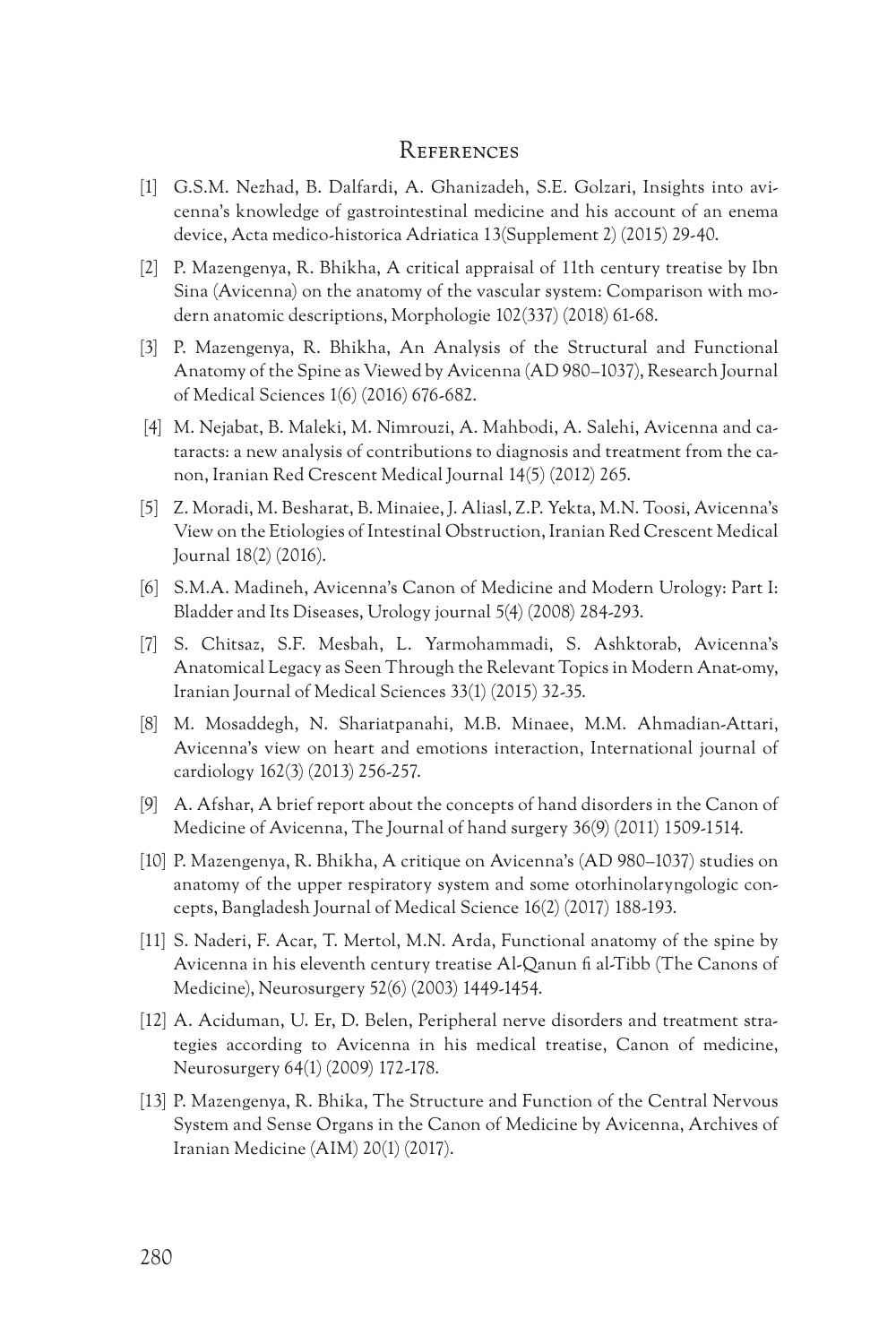- [14] K.H. Keskinbora, K. Keskinbora, A systematic review of Ibn Sina s (Avicenna) studies: reflections on anatomy, Eur. j. anat (2016) 99-105.
- [15] S.E. Golzari, Z.H. Khan, K. Ghabili, H. Hosseinzadeh, H. Soleimanpour, R. Azarfarin, A. Mahmoodpoor, S. Aslanabadi, K. Ansarin, Contributions of medieval Islamic physicians to the history of tracheostomy, Anesthesia & Analgesia 116(5) (2013) 1123‑1132.
- [16] P. Mazengenya, R. Bhikha, Revisiting Avicenna's (AD 980–1037) anatomy of the abdominal viscera from the Canon of Medicine, Morphologie (2018).
- [17] M.M. Shoja, R.S. Tubbs, The history of anatomy in Persia, Journal of anatomy 210(4) (2007) 359‑378.
- [18] Avicenna, Canon Medicinae, Berlin: Humboldt University Library of Historical Sciences 1658.
- [19] M.H. Shah, The general principles of Avicenna's Canon of Medicine, Naveed Clinic 1966.
- [20] L. Bakhtiar, O.C. Gruner, The Canon of Medicine (al‑Qānūn Fī'l‑ṭibb), Abjad Book Designers & Builders 1999.
- [21] A. Zargaran, A. Mehdizadeh, M.M. Zarshenas, A. Mohagheghzadeh, Avicenna (AD 980–1037), Journal of neurology 259(2) (2012) 389‑390.
- [22] S.Y. Rahimi, D.E. McDonnell, A. Ahmadian, J.R. Vender, Medieval neurosurgery: contributions from the Middle East, Spain, and Persia, Neurosurg Focus 23(1) (2007) E14.
- [23] K.L. Moore, A.F. Dalley, A.M. Agur, Clinically oriented anatomy, Lippincott Williams & Wilkins 2013.
- [24] R. Warwick, P.L. Williams, H. Gray, Gray's anatomy, Longman 1973.
- [25] O.C. Gruner, A Treatise on the Canon of Medicine of Avicenna, Incorporating a Translation of the First Book 1984.
- [26] C. Gunn, Bones and Joints-E-book: A Guide for Students, Elsevier Health Sciences 2011.
- [27] M. Al‑Qattan, History of anatomy of the hand and upper limb, The Journal of hand surgery 31(3) (2006) 502.
- [28] M. Rang, The story of orthopaedics, WB Saunders Company 2000.
- [29] P. Mazengenya, R. Bhikha, An Analysis of Historical Vignettes by Ibn Sina in the Canon of Medicine on the Structure and Function of the Cardiorespiratory Apparatus, Archives of Iranian Medicine 20(6) (2017) 386.
- [30] J. Shaw, A history of the enumeration of the cranial nerves by European and British anatomists from the time of Galen to 1895, with comments on nomenc‑ lature, Clinical anatomy 5(6) (1992) 466‑484.